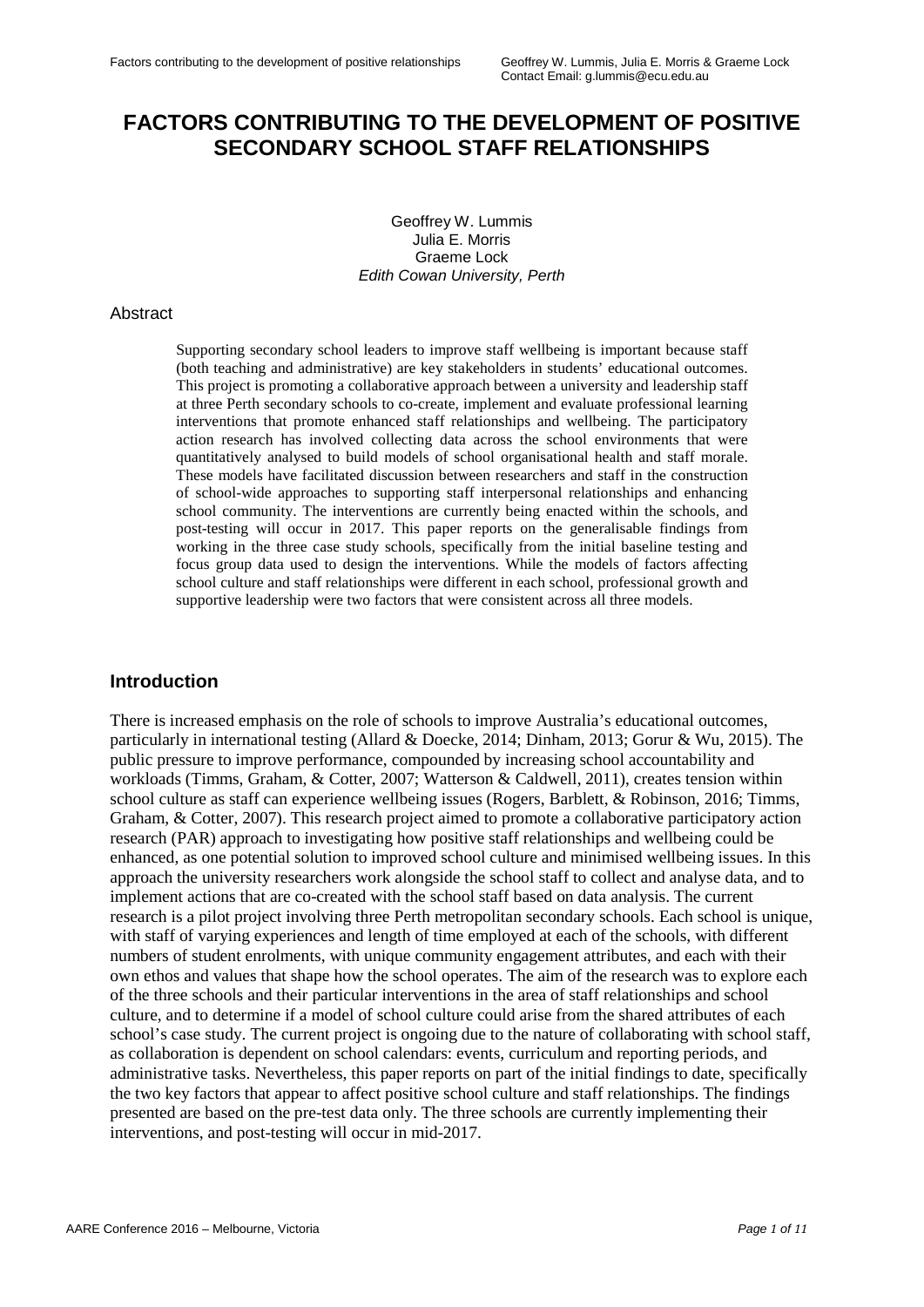# **Literature**

This ongoing research builds upon the important findings of the 'Pipeline Project' regarding the complex social factors that make up a successful school (Angus et al., 2009). Conducted by internationally recognised researchers Professor Max Angus, A/Professor Tim McDonald (now CEO of Catholic Office WA) and others, the 'Pipeline Project' was extensively cited in the Education and Health Standing Committee's reports on the Inquiry into improving educational outcomes for Western Australians of all ages presented to the WA Parliament in 2011-12. The report by Angus et al. (2009) stressed that whole-school collaborative approaches are instrumental in improving students' educational engagement as "the construction of a productive school climate in which there is a high level of engagement is seen as the responsibility of school staff members, and it [is] assumed that they collectively have the capacity to achieve such a climate" (p. 86). The challenge of how to create and sustain a positive shared leadership environment is an ongoing issue in schools, as schools are dynamic places that require leadership to be flexible.

In 2008, Australian governments outlined two goals for education in the Melbourne Declaration: "Australian schooling promotes equity and excellence … [and] all young Australians become successful learners, confident and creative individuals, and active and informed citizens" (MCEETYA, 2008, p. 7). The Melbourne Declaration stated that teachers and school leaders would support this goal through high educational standards and supportive learning environments (MCEETYA, 2008). To achieve this outcome, teachers and school leaders are required to sustain positive learning environments focussed on students' unique educational needs; however, rising accountability in Australian schools threatens to shift schools' attention to a narrow focus on students' academic performance and school finance (De Nobile, McCormick, & Hoekman, 2013; Gurd, 2013). The issue of school accountability has led to intensification of teachers' roles with a marked increase in administrative work (De Nobile et al., 2013; Timms, Graham, & Cotter, 2007). Administrative and leadership staff are also under increased pressure to maintain organisational standards compliant with national bodies, such as the Australian Institute for Teaching and School Leadership (AITSL) and state education departments (AITSL, 2011; Gonski, 2011; Watterston & Caldwell, 2011). These competing tensions between supportive learning environments and performance and accountability measures contribute to increased stress among teachers and fracturing of relationships within school communities.

The inherent challenge of building productive and collaborative school communities is compounded by the high attrition rate of teachers and turnover of school staff (De Nobile et al., 2013; Fetherston & Lummis, 2012; Timms et al., 2007). Yet positive relationships and effective communication between school leaders and staff can serve to minimise the attrition and burnout frequently reported by teachers (De Nobile et al., 2013; Timms et al., 2007). De Nobile et al. (2013) found that organisational communication between school leaders and staff members minimises stress when modelled on democratic values, honesty, and clear and timely access to information. Further, distributed leadership that involves staff in collaboratively planning and enacting school initiatives contributes to increased staff optimism (Mascall, Leithwood, Straus, & Sacks, 2008). Promoting positive staff relationships can therefore improve existing staff morale and minimise attrition (Sterrett & Irizarry, 2015), while also enhancing the affective dimension of school community through increased support for new staff.

Strong, positive staff relationships are crucial to the building of 'social capital' within school communities. Minckler (2013) defines teacher social capital as "the resources available to and used by a teacher by virtue of membership of social network(s) to produce outcomes that are beneficial to the teacher, [his/] her students and ultimately to the school community as a whole" (p. 658). Sustaining teacher social capital is important so that schools continue to operate successfully and meet students' educational needs; even when key teachers or leaders are absent (P. Stringer, 2013). Enhanced social capital has also been linked to teacher self-efficacy and distributed leadership (Minckler, 2013), which may further support retention of school staff and positive organisational communication.

The importance of distributed leadership and active staff participation to promote school community is frequently cited within international literature (Minckler, 2013; Mascall et al., 2008; Sterrett &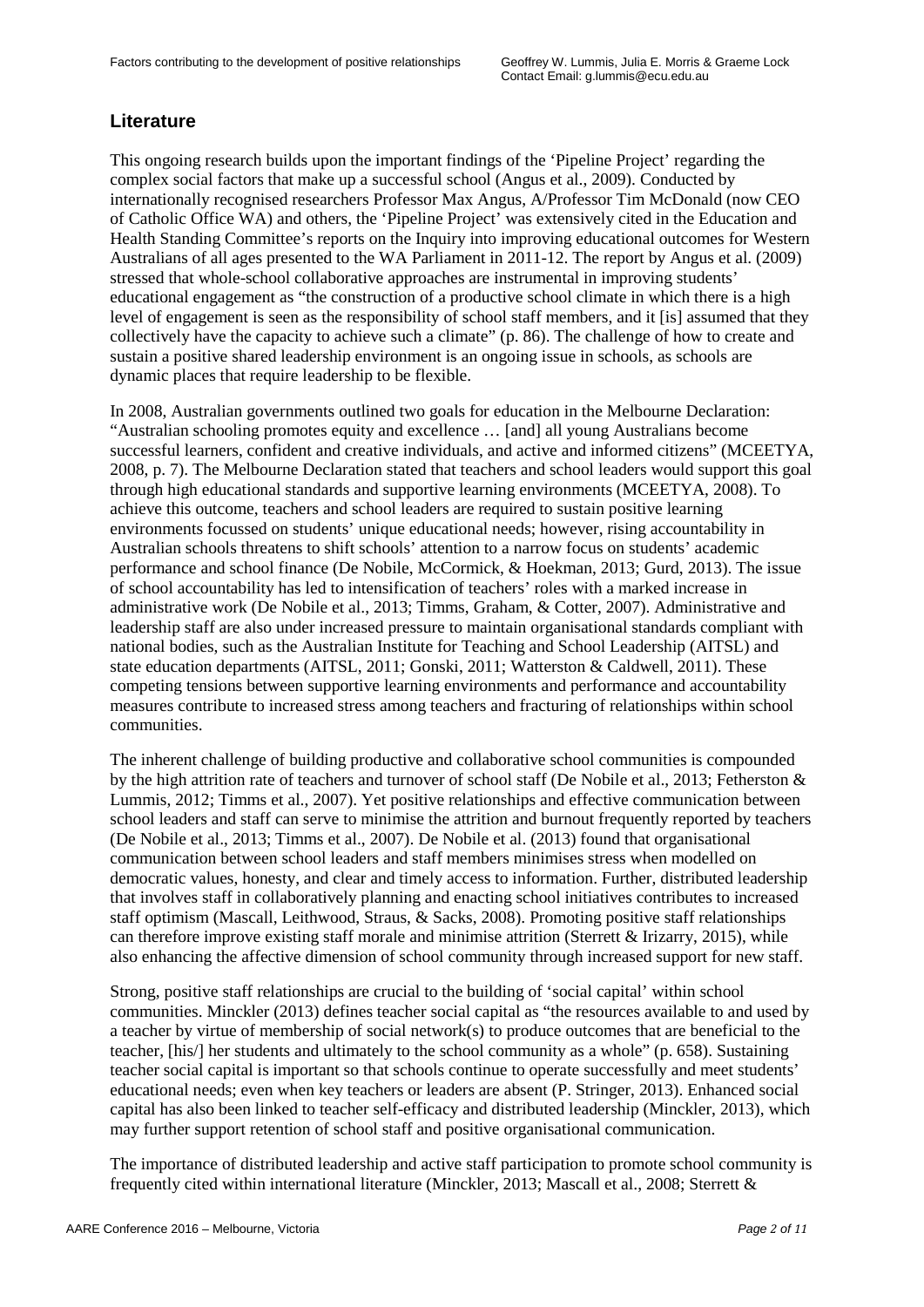Irizarry, 2015; P. Stringer, 2013). Both the United Kingdom and United States of America experience similar accountability pressures with subsequent impacts on staff wellbeing, interpersonal relationships, and therefore school communities (Gurd, 2013; Sterrett & Irizarry, 2015). As a contribution to this internationally significant problem within education, this research project proposed a participatory action research (PAR) method to co-create and implement unique school programs aimed at enhancing staff relationships in three Perth metropolitan schools. It was anticipated that the schools' leaders would have greater autonomy and accountability over these interventions because they actively participated in designing and evaluating their school's program in collaboration with their staff.

## **Methods**

This research project was conducted as three case studies, where each case was bounded by the leaders, administration and teaching staff in one school. A phenomenological framework guided the research, as the researchers sought to understand the lived experiences of staff within each case study school and improve this experience through active intervention in the school community (Sloan & Bowe, 2014).

While each school was approached as a separate and unique case study, a participatory action research (PAR) approach was used within each of the schools. A PAR approach was used as it has been well established in community-based inquiry and supports active participation (Creswell, 2014). PAR is characterised by a cyclical process of planning, action, reflection and evaluation (Crane & O'Regan, 2010). It was highly compatible with the whole-school approach of this project because, "rather than focus[ing] on individual teachers solving immediate classroom problems or school addressing internal issues, PAR has a social and community orientation and an emphasis on research that contributes to emancipation or change in our society" (Creswell, 2014, p. 614). The PAR approach is democratic in its design, giving ownership to the participating stakeholders as well as the researchers. E. T. Stringer's (2007) action research model shaped the phases of research: 'look' (build a picture of the issue), 'think' (interpret and analyse the issue), 'act' (resolve the issue through implementing solution) – followed by a distinct phase of 'reflect' (or evaluate) that is essential to the highly reflexive approach of PAR (Kindon, Pain & Kesby, 2007). Staff members in each school are involved in all phases of the model, in conjunction with the researchers. The key difference in this research was that the university researchers were responsible for the data collection and analysis, minimising the inconvenience for staff members to give up time to complete these aspects of the research. However, staff members at each school have (and will continue to be) involved in all other aspects of the research.

The project is guided by four research questions:

- 1. How can researchers and school leadership staff work collaboratively to sustain positive school communities?
- 2. What factors contribute to the development of positive staff relationship opportunities within different school contexts?
- 3. Does the development of positive staff relationship opportunities improve a sense school culture and community over time?
- 4. Does enhancing positive staff relationships lead to increased teacher self-efficacy?

To investigate these questions the researchers administered two pre-test questionnaires to the schools, an amended STEBI (Science Teacher Efficacy Belief Instrument) to correspond with each learning area and the School Organisational Health Questionnaire (Hart, Wearing, Conn, Carter, & Dingle, 2000). While teacher efficacy may not be a clear factor affecting school culture, some research has found that congruency between staff members' goals, collaboration, and quality of staff interactions increase self-efficacy (Devos, Dupriez, & Paquay, 2012; Kelm & McIntosh, 2012). The amended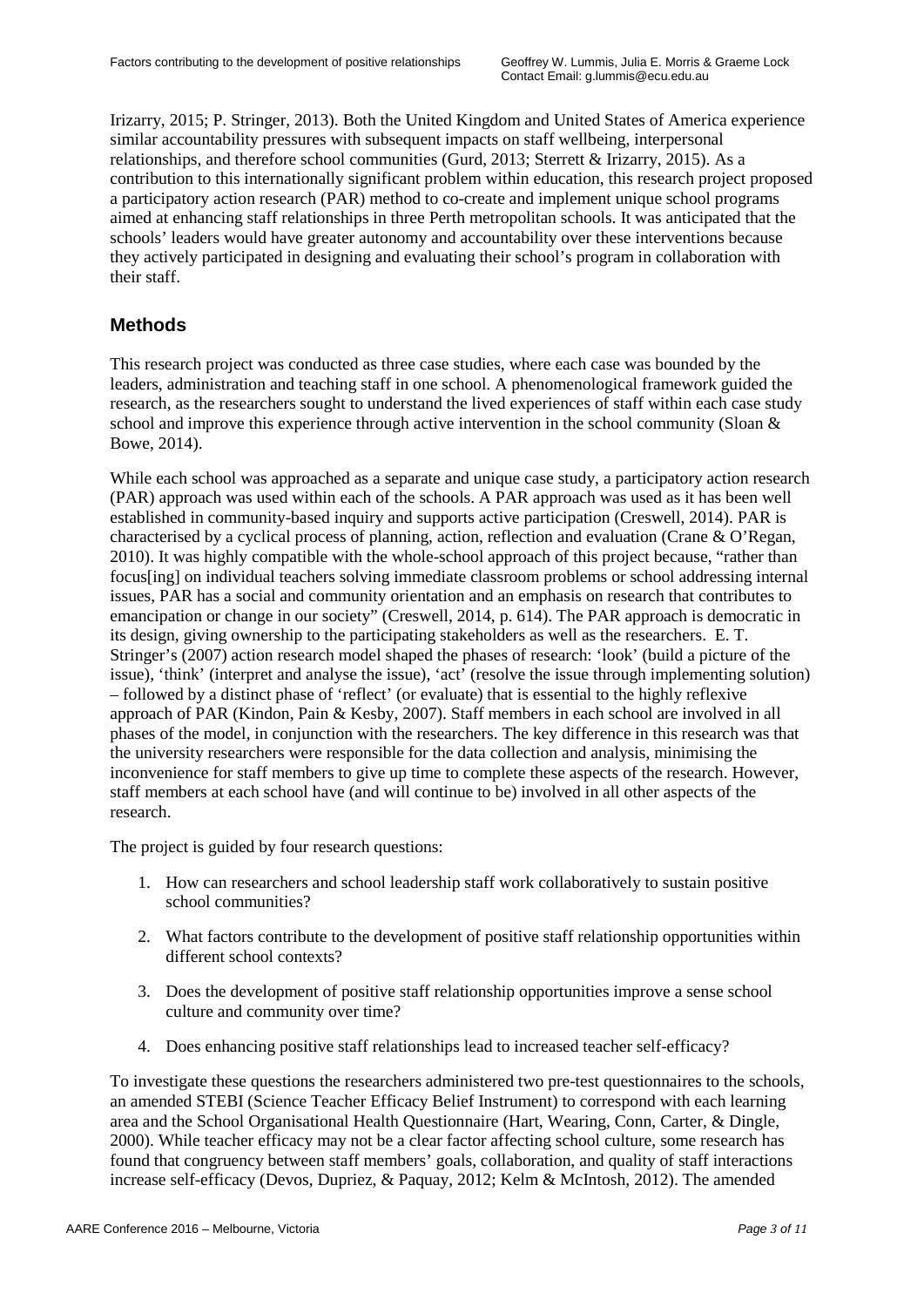STEBI measured the teacher efficacy in the school to determine its (if any) impact on the school culture. The School Organisational Health Questionnaire provides an overall measure of staff morale and 11 factors that affect morale. This instrument was used to determine the school culture and staff responses to interpersonal interactions occurring within the school. These instruments provided baseline data for repeated measures analysis based on the intervention phase of the project and to inform any changes made to the initial planning. The baseline data were also informed by a series of focus groups with staff at each school that were used to triangulate the quantitative data and to explain the lived experiences of staff members within each school community. The baseline data were used to co-create school community interventions that promoted enhanced staff relationships between leadership teams, administration and teaching staff. It is anticipated that each school will go through multiple action cycles during the research project. At the conclusion of the project, post-test visits will be conducted with each case study school to re-administer the two quantitative instruments and evaluate the overall success of the intervention programs through repeated focus groups and debriefing with the schools' leadership teams.

This paper presents some initial findings in response to research question two:

What factors contribute to the development of positive staff relationship *opportunities within different school contexts?* 

While it was anticipated that the research would be further progressed by this point in time, the nature of PAR has meant that the timeline for the research has been extended and the interventions are still in progress.

### **Findings**

The approach to this research foregrounded the uniqueness of all three participating schools. While the aim is to develop a robust model of factors affecting school culture, the findings from the schools suggested different factors were important in constructing culture in each school. All of the schools identified areas they wanted to strengthen in supporting positive staff relationships during the 'look' phase. In the 'think' phase, the researchers administered the pre-test questionnaires and conducted the focus groups with staff at each school to determine if the data supported the 'look' phase or if there were other areas that could be identified for the research 'act' phase. These findings represent the analysis of staff relationships and school culture at each of the case study schools, which are currently being investigated in the 'act' phase.

The three path diagrams below illustrate the differences from each school when modelling the factors of the School Organisational Health Questionnaire (Hart et al., 2000). The original instrument measures staff morale, and 11 factors that affect morale:

- 1. Appraisal and recognition;
- 2. Curriculum coordination;
- 3. Effective discipline policy;
- 4. Excessive work demands;
- 5. Goal congruence;
- 6. Participative decision making;
- 7. Professional growth;
- 8. Professional interaction;
- 9. Role clarity;
- 10. Student orientation, and
- 11. Supportive leadership (Hart et al., 2000).

Figures One, Two and Three show the diversity within the path diagrams for each of the three participating schools. A path diagram illustrates the unique relationships between different factors within a model. The direction of each arrow within each diagram shows the direction of the relationship between two variables. Finally, the arrows themselves represent a pathway that can be taken through the diagram by following their direction.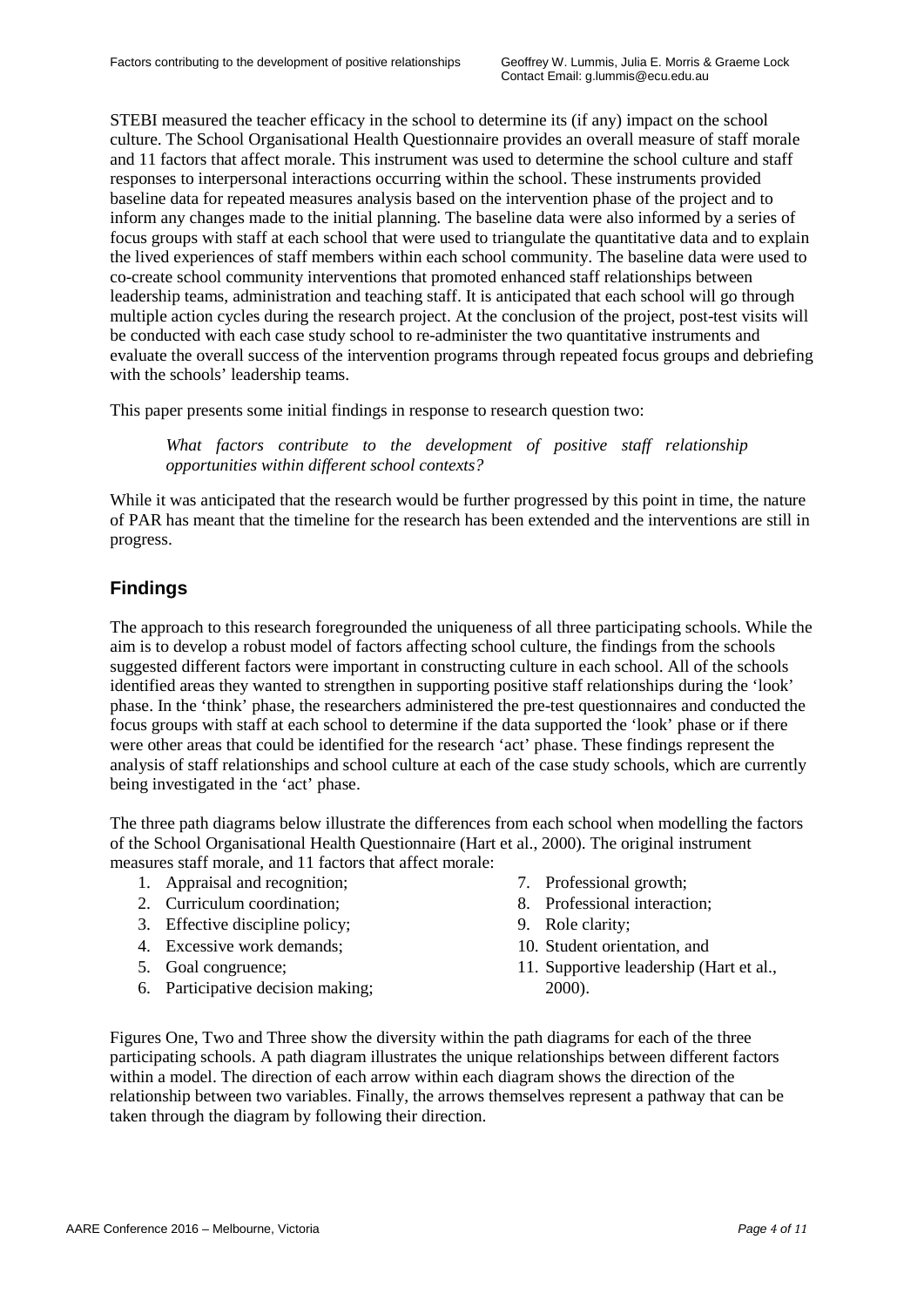

*Figure 1*. School one's path diagram

*Note: CurricCoord = Curriculum Coordination, Student = Student Orientation, ExcessWork = Excessive Work Demands, ProfInteract = Professional Interaction, Discipline = Effective Discipline Policy, Leadership = Supportive Leadership, ProfGrowth = Professional Growth, Decision = Participative Decision Making, d = delta (variance of each factor)*



*Figure 2.* School two's path diagram

*Note: ProfGrowth = Professional Growth, GoalCong = Goal Congruence, Decision = Participative Decision Making, Leadership = Supportive Leadership, CurricCoord = Curriculum Coordination, Appraisal = Appraisal and Recognition, Morale = Morale scale, d = delta (variance of each factor)*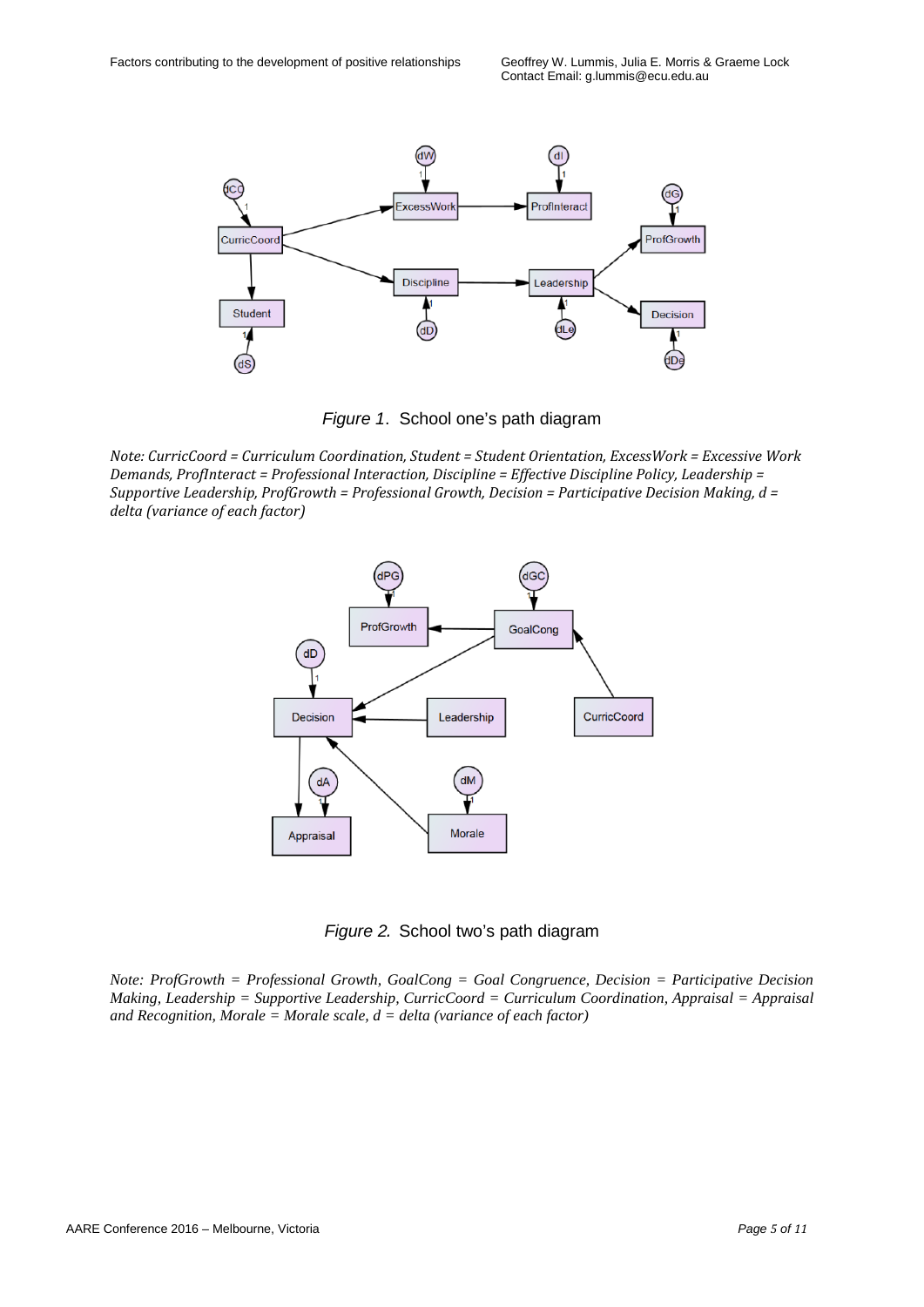

*Figure 3*. School three's path diagram

*Note: 'Scale' denotes that the weighted scale variables were used in the construction of the model. SharedVision = Shared Vision, Appraisal = Appraisal and Recognition, Leadership = Supportive Leadership, Collegiality = Collegiality, ProfGrowth = Professional Growth, d = delta (variance of each factor)*

The path diagram for school three included two scales that were not on the original questionnaire. A possible reason for this occurring was that school three had a higher enrolment of senior school (years 11 and 12) students, and the older adolescent students attending the school shaped their school climate. Exploratory factor analyses were computed on pre-test data from school three, which revealed two 'new' constructs from the existing items. For school three, a new morale scale was computed in an exploratory factor analysis. The new morale scale, was measured by the following items:

- 1. I receive support from my colleagues (originally professional interaction);
- 2. Teachers in this school can rely on their colleagues for support when required (originally professional interaction);
- 3. There is good team spirit in this school (originally morale); and,
- 4. There are forums in this school where I can express my views or opinions (originally participative decision making).

As these items were part of an untested construct, they were further analysed for cohesiveness and returned a Cronbach's alpha coefficient of 0.79. Tukey's test of nonadditivity (which determines if a scale is unidimensional) also showed collegiality as a reliable construct.

The second scale that differed from the original School Organisational Health Questionnaire was student orientation. This scale still included many of the original items that were retained; however, some of the original morale items also loaded onto this factor. Subsequently, the new scale was termed 'shared vision', as the focus groups conducted at school three consistently mentioned the concept of a shared vision among the staff. The following items measured shared vision:

- 1. There is a lot of energy in this school (originally morale);
- 2. This school promotes the concept of students being individuals (originally student orientation);
- 3. Students are treated as responsible people in this school (originally student orientation); and,
- 4. Students in this school are encouraged to experience success (originally student orientation).

Again, these items were analysed for reliability. Cronbach's alpha coefficient for the new shared vision scale, was 0.88 and Tukey's test for nonadditivity confirmed the construct as reliable.

Visually and conceptually, all of the three school path diagrams are unique. In all three models; however, there were two factors that were consistent: (1) professional growth, and (2) leadership. The pathways for these constructs were different for each school: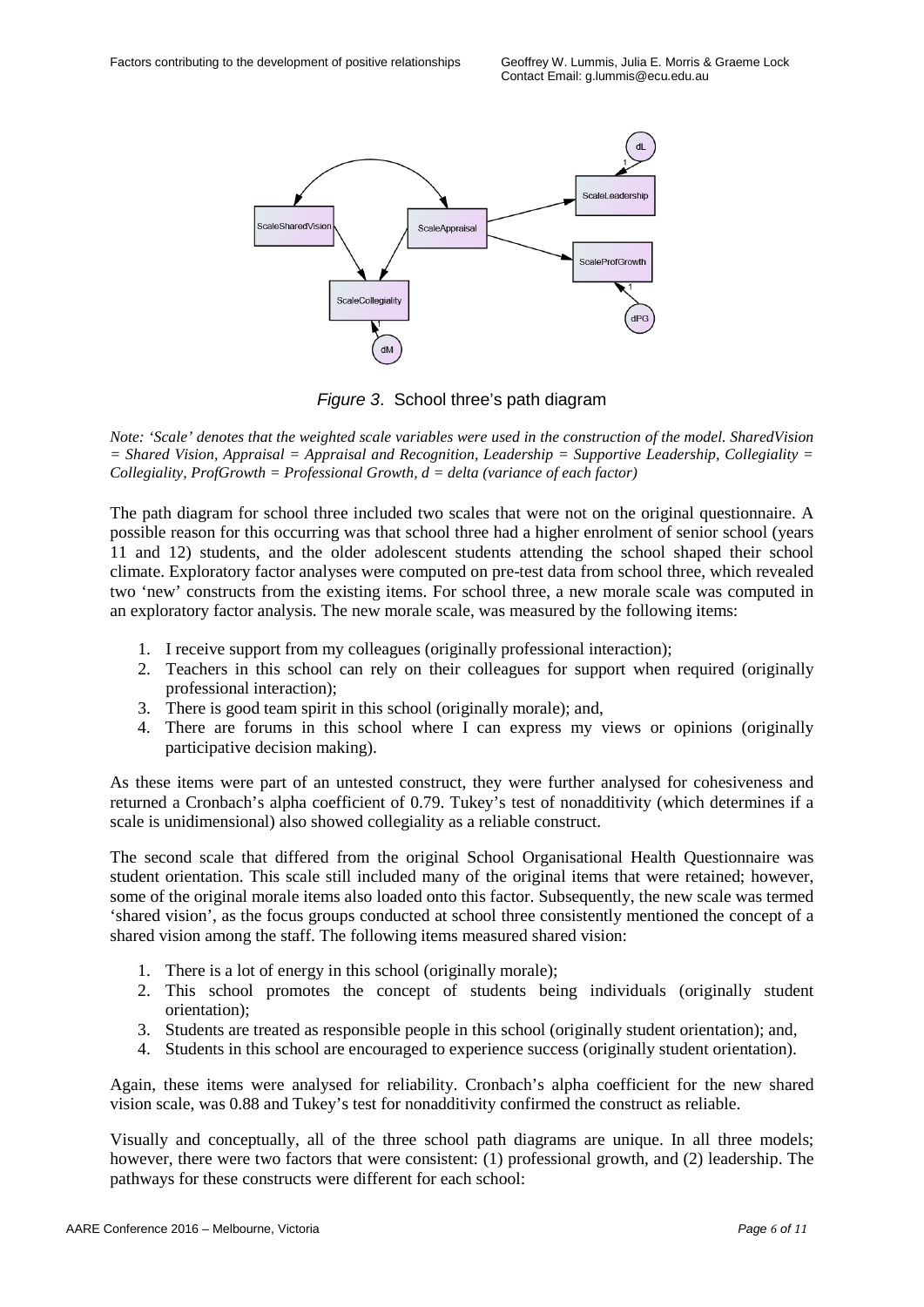- In school one, professional growth was affected by curriculum coordination, but mediated by effective discipline policy and supportive leadership.
- In school two, professional growth was also affected by curriculum coordination in the school, although this effect was mediated by the staff's sense of goal congruence.
- In school three, professional growth was affected by 'shared vision' (morale + student orientation), although the interaction was mediated by appraisal and recognition.

The qualitative data collected across the three schools supported the path diagrams. For school one the staff felt stressed by the number of professional learning hours required by the Teacher Registration Board, namely "*100 hours over a 5 year period, 80 hours over a 4 year period and 60 hours over a 3 year period*". Professional growth may have been mediated by supportive leadership because of school funding, "*Because of budget cuts you're not really as supported or encouraged to go to lots of PD … [and] if we need time off the relief coordinator gets impacted*". In the secondary school context, professional growth was strongly related to curriculum coordination as each learning area department had their own professional learning sessions as a team, "*looking through the WA curriculum, course results, and working on that"*. This was an issue when there were varying "*departmental dynamics*", which had caused some staff members to build wider networks outside of their learning area department, such as a school social committee or health and wellbeing committee.

For school two, curriculum coordination also affected staff members' professional growth. Instead of professional learning, school two focused their discussion on internal promotion of staff. In this school, focus group participants were concerned about "*a lot of hard-working people doing the right thing and just constantly getting looked over*". The staff also discussed how they would like more committees in the school to drive merit-selection appointment. It was evident in the focus groups that not all school staff shared the same goals, and this could impact on their perception of being supported to grow professionally. These comments supported the quantitative data as goal congruence affected participative decision-making.

For school three professional growth was affected by different constructs, namely shared vision and appraisal and recognition. Appraisal and recognition was a key mediator as the school's leadership team had a strong advocacy for advancing teachers to higher levels of achievement and professional development. The staff were encouraged to "*learn … We try to provide leadership opportunities for our staff*". Budgets also affected when teachers could invest in professional learning, with the school preferring staff to enrol in courses "*during exams … when we don't have to supply a relief teacher"*. Shared vision appeared to affect professional growth development as staff shared positive stories of collaborative tasks about researching new teaching strategies with each other, such as "*cooperative learning … [where staff from] different learning areas are intermixed [in the professional learning]"*. Examples such as this reinforced the whole-school approach to professional growth, centred on improving student learning.

The second key factor that affected the school organisational health was supportive leadership. The pathways for each school showed even more diversity in mediating constructs:

- In school one, supportive leadership was affected by curriculum coordination, mediated by effective discipline policy.
- In school two, supportive leadership was affected by participative decision-making, mediated by appraisal and recognition.
- In school three, supportive leadership was affected by 'shared vision' (morale + student orientation), mediated by appraisal and recognition.

For school one the same factors that affected supportive leadership also affected professional growth. In the focus groups for school one, the discussion about leadership was often linked back to professional growth and interaction in the school. The participants felt well supported by the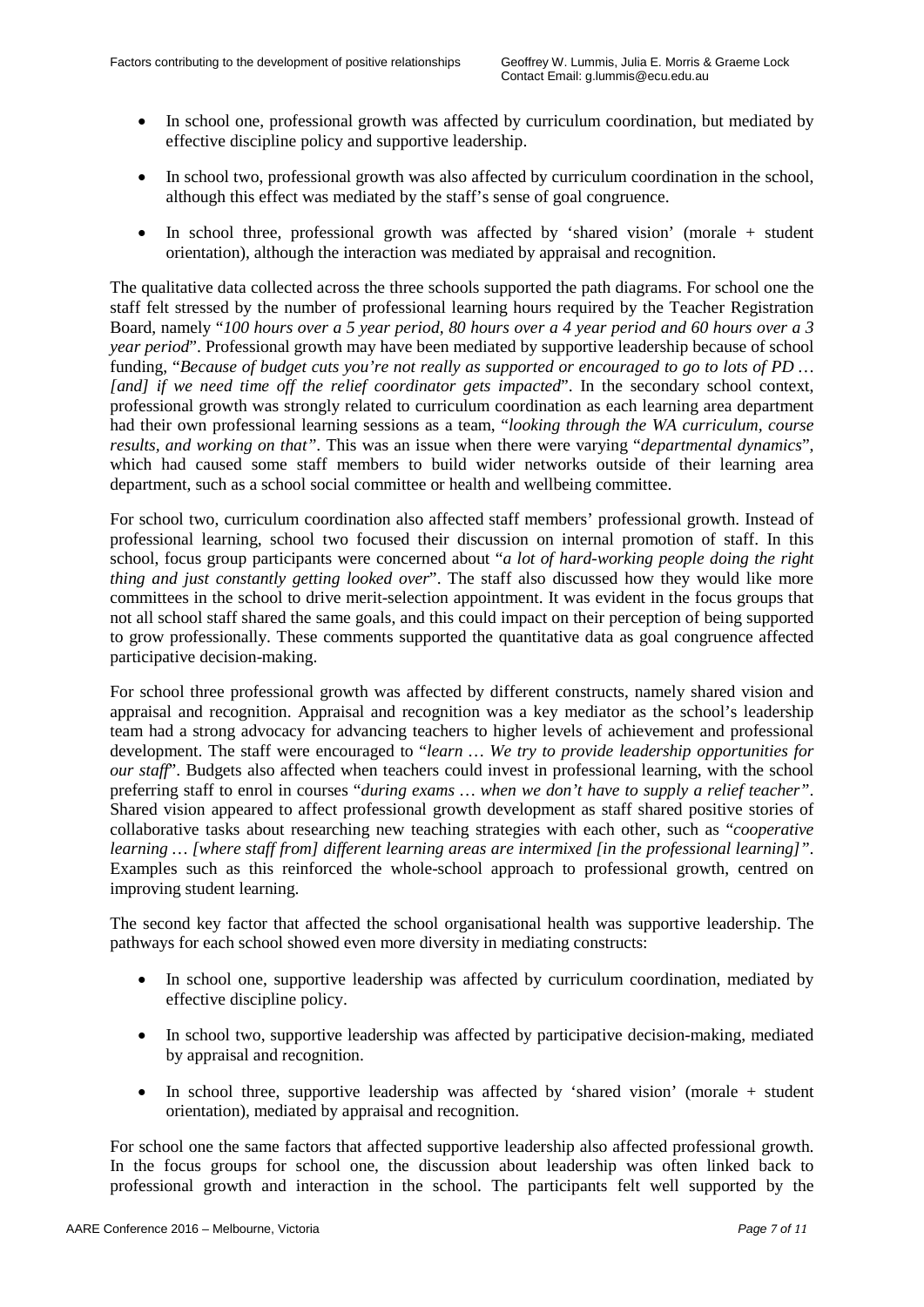leadership team at the school, and acknowledged the visible presence the leadership team had on school committees and at "*big days, big events"*. However, the newer school staff members did not think the leadership team were as visible as the longer-term members. The newer staff members suggested items like a photograph board would help them to identify key leadership and school support staff more effectively.

For school two, the pathway changed dramatically, with new factors affecting the staff's sense of supportive leadership. The focus group discussion mostly explored participative decision making, as they stated that they felt "*staff-staff interactions that breakdown, we tend to shy away from*". The participants suggested that working towards improving communication between staff would be a way of building school culture. The mediating factor of appraisal and recognition was also raised through discussion about social events, where staff members would usually receive recognition for positive achievements; however, the participants discussed how social events were "*turning into another meeting … So lately, the staff are deciding not to go*".

For school three, the pathway remained exactly the same for both professional growth and supportive leadership. The shared vision factor was evident in the focus group discussions with the participants stating, "*Leadership get involved in anything!"* The staff often spoke about how leadership at all levels *"'Have the back' of people. They will look after you. You're not left floundering"*. The appraisal and recognition aspect was also covered through leadership 'listening' to their staff. One staff member explained "*if I've got a concern, I'm listened to, even if it's not the right way to go … There's always a good reason*". In this way, staff concerns were recognised by the school leadership, and this contributed to the sense of shared vision and collegiality in the school.

The baseline data from each school were used to establish the parameters for a whole of school intervention for the 'act' phase. The researchers provided a formal report for each school, which was distributed in paper and electronic copies to all staff by the principal. All schools were given time to reflect on the report and recommendations from the research. After several weeks the researchers met with the principal and leadership teams to consider the feedback from their staff. The recommendations were ranked as agreed priorities to be addressed in a full day workshop in a private function centre, to determine a plan for the school's 'act' phase. A neutral facilitator (an independent senior secondary principal) was engaged to conduct the intervention workshop where staff members worked in groups to develop practical strategies to implement the particular recommendations. At point of writing only one school has completed the workshop day and is implementing their intervention processes; however, the other schools have arranged workshops and will implement changes in term 1, 2017. In the case of the first school, the workshop participants were selected from teaching and school support staff; senior leadership team members did not attend in order for the participants to feel free to express their ideas without feeling restricted by power relationships. Subsequently, the workshopped PAR recommendations were reintroduced to the rest of the staff as a whole school activated intervention.

### **Discussion**

Initial findings in response to research question two (*What factors contribute to the development of positive staff relationship opportunities within different school contexts?*) suggest that professional growth and supportive leadership are key factors in developing positive relationships. These were the only two factors to be consistently significant in the data from all three schools.

Professional growth was affected by different factors for each school; however, for two schools curriculum coordination was a mediating factor somewhere in the path. The qualitative data suggest that there are similar issues around professional growth and professional learning at all three schools. Individual improvement was an aspiration for most teachers, who sought professional learning to extend their skills and knowledge. There was an acknowledgement that external regulations, such as the Teacher Registration Board and AITSL National Professional Standards for Teachers (2011) increased pressure on teachers to ensure they were meeting the required number of hours of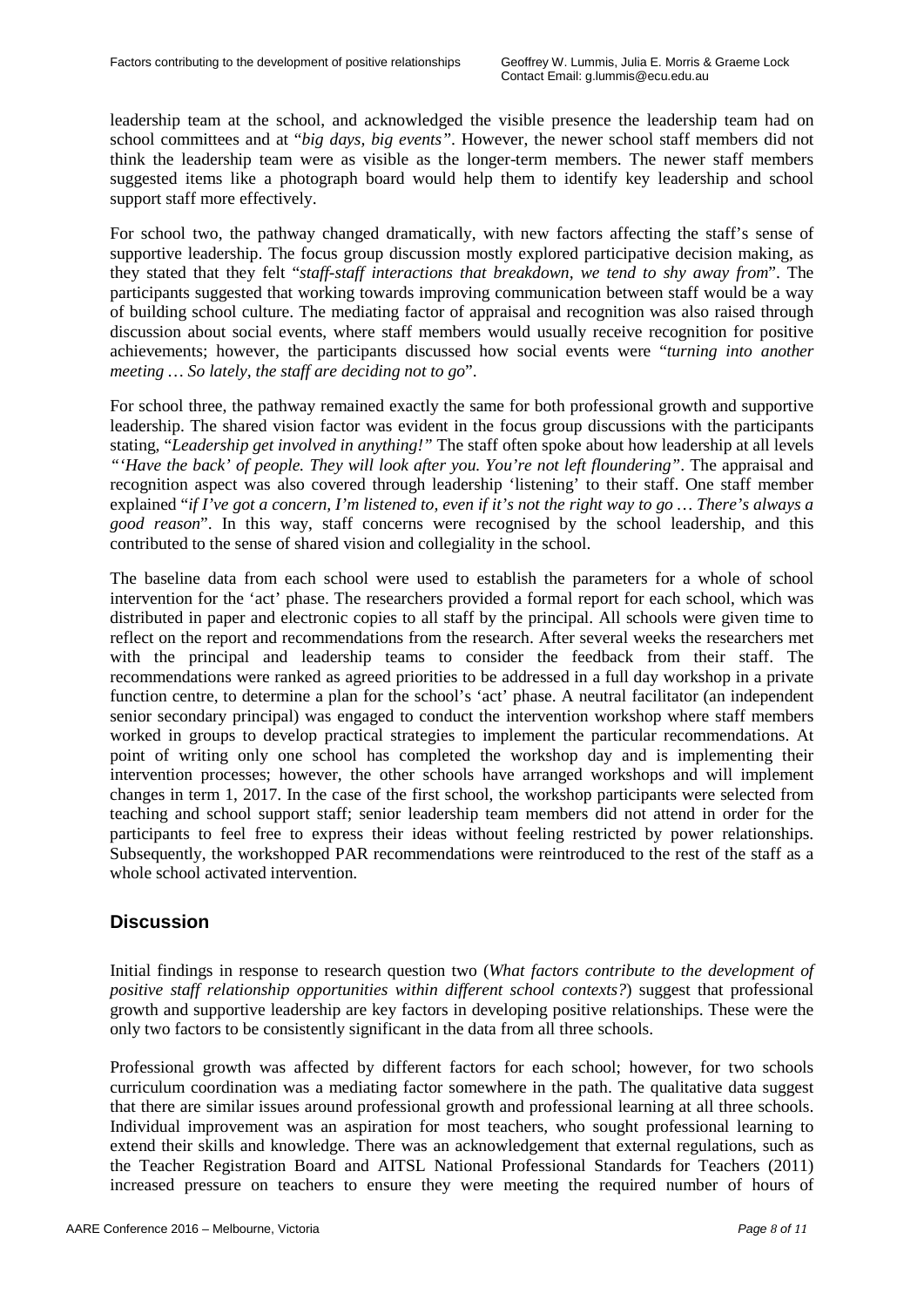professional learning. Finance was discussed as a barrier to attending professional learning, with staff at all three schools explaining how relief teacher budgets and professional learning costs were taken into consideration when planning professional learning. Financial responsibility is a key driver in the independence of schools and an added accountability pressure on schools (Gurd, 2013), so it is unsurprising that it is a consideration for teachers and school staff in planning their professional learning. Promotion and achievement of professional goals were also discussed. These discussions were often linked to Minckler's (2013) notion of social capital, or the resources utilised by teachers within a social network, leading to benefits for both the teacher and his/her students, as well as the wider community. Teachers in this research project spoke about committees and leadership support to apply for promotion and to have opportunities to lead within their school communities. These circumstances increased positive staff relationships within the school. Often social capital is linked to distributed leadership (Sterrett & Irizarry, 2015; P. Stringer, 2013) and this was evident in the case study schools. When teachers felt supported to further their own professional development (i.e., through support from Heads of Learning Areas and senior leadership teams) they felt more positively about the school culture and their relationships within the school.

Supportive leadership was the second key factor evident in all three schools. Schools one and three had similar pathways to this factor as they did for professional growth, suggesting similarities between these two constructs. The qualitative data confirmed these similarities as the discussion of recognition and encouragement to achieve were key topics of the focus group discussion for both supportive leadership and professional growth. Staff at all three schools spoke about the importance of leadership visibility and participation. They wanted to be able to identify and know the leadership team at their school. In some schools the involvement of leadership in whole school events improved the staff relationships, as there was a sense of camaraderie and support for teacher-led initiatives. Promoting teacher-led initiatives where staff have the opportunity to develop leadership skills and participate in making decisions has been shown to improve morale and relationships within schools (Sterrett & Irizarry, 2015). However, some schools spoke about leadership staff that were often absent due to management duties, which is consistent with the increasing burden of administration on teachers and schools (DeNobile et al., 2013; Timms et al., 2007). With rising accountability placed on schools to perform and lift Australia's educational outcomes as well as their own school improvement planning (AITSL, 2011; Gonski, 2011; Watterson & Caldwell, 2011) there is added workload for leadership staff. These increased duties limit the physical time that leadership staff can spend being 'visible' in the school. In turn, this provides another argument for utilising distributed leadership as a strategy to share increased workload across a number of staff. Furthermore, the participating staff spoke about the importance of being 'listened to' by their leadership team, and having time to develop social as well as professional relationships. The professional and personal recognition shared in having social engagements helped staff to develop a more positive and collegial school culture. The development of a 'whole-school' vision was consistent with findings from the 'Pipeline Project', which suggested that whole-school approaches to improve student outcomes were affected by the climate of the school (Angus et al., 2009). In addition, developing social opportunities and building rapport between staff could minimise breakdowns in staff relationships, which was mentioned as something "*we tend to shy away from*". Maintaining positive relationships and actively managing communication breakdowns is one strategy to retaining teachers in the profession, as attrition can be linked to feelings of isolation or stress caused by staff culture (Fetherston & Lummis, 2012; Timms et al., 2007; Sterrett & Irizarry, 2015).

### **Conclusion**

While it was anticipated that the final models of school culture would be presented, the nature of participatory action research (PAR) dictates a project timeline that meets the needs of the individual participating schools. In line with PAR, the researchers are supporting a longer timeline to ensure the quality participation of schools in developing and implementing their own unique professional learning interventions around supporting positive staff relationships. At this stage of the research it is evident that professional growth and supportive leadership are key factors that affect positive staff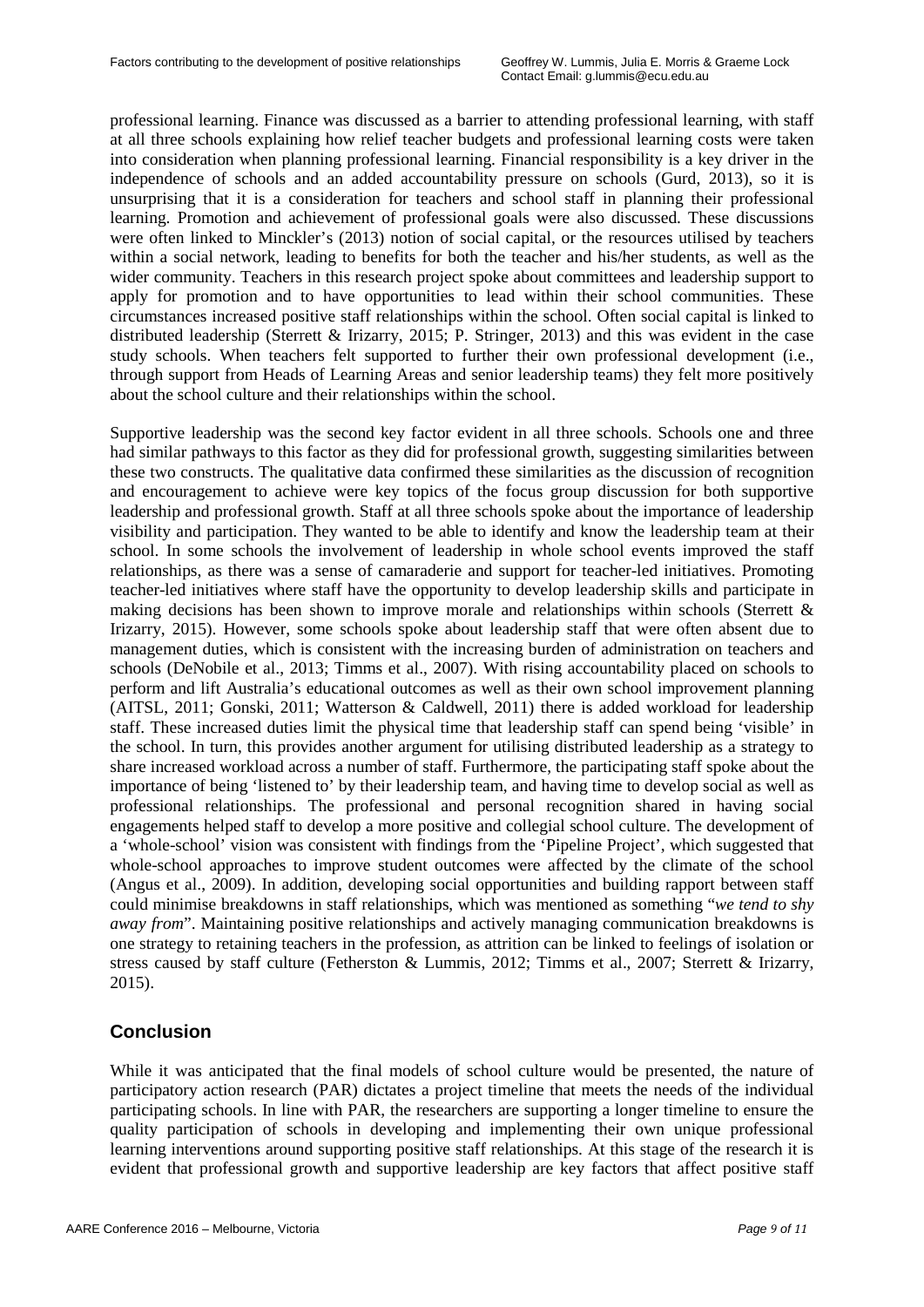relationships, in spite of other factors unique to each case study school. The qualitative data explored the role of leadership in encouraging and supporting teachers' individual professional development, and emphasised the consequences of increased school accountability measures on the opportunity for leadership staff to play a key role in visibly involving themselves within the staff community. The data suggest a role for distributed leadership in sharing accountability and supporting in-school opportunities for teachers to experience leadership roles. Perhaps most importantly, being recognised to have such opportunity and to be 'listened to' is a key motivator for staff to support and invest in their school culture and in positive relationships. While the research is ongoing, the researchers and staff at all three schools have had deep discussions and reflections on what the initial data have revealed, which has led to the current interventions in one school and future interventions for the remaining two. This level of problem solving and collaboration between university staff and schools is also a strategy to minimise administration tasks within schools, as university researchers independently collected and analysed data without additional burden being given to members of staff within the school. Subsequently, school staff's involvement in the research is focussed on the issues of school culture and interpersonal relationships, rather than on processing large volumes of data.

### **References**

- AITSL. (2011). The National Professional Standards for Teachers. Melbourne, Australia: Ministerial Council for Education, Early Childhood Development and Youth Affairs.
- Allard, A., & Doecke, B. (2014). Professional knowledge and standards-based reforms: Learning from the experiences of early career teachers. *English Teaching: Practice and Critique, 13*(1), 39-54.
- Angus, M., McDonald, T., Ormond, C., Rybarcyk, R., Taylor, A., & Winterton, A. (2009). Trajectories of classroom behaviour and academic progress: A study of student engagement with learning. Perth, Australia: Edith Cowan University.
- Crane, P., & O'Regan, M. (2010). On PAR: Using participatory action research to improve early intervention. Canberra, Australia: Department of Families, Housing, Community Services and Indigenous Affairs.
- Creswell, J. (2014). *Educational research: Planning, conducting and evaluating quantitative and qualitative research* (4th ed.). Essex, England: Pearson Publishing.
- DeNobile, J., McCormick, J., & Hoekman, K. (2013). Organizational communication and occupational stress in Australian Catholic primary schools. *Journal of Educational Administration, 51*(6), 744-767. doi: 10.1108/JEA-09-2011-0081
- Devos, C., Dupriez, V., & Paquay, L. (2012). Does the social working environment predict beginning teachers' self-efficacy and feelings of depression? *Teaching and Teacher Education, 28*(2), 206- 217. doi: 10.1016/j.tate.2011.09.008
- Dinham, S. (2013). The quality teaching movement in Australia encounters difficult terrain: A personal perspective. *Australian Journal of Education, 57*(2), 91-106. doi: 10.1177/0004944113485840
- Fetherston, T., & Lummis, G. W. (2012). Why Western Australian secondary teachers resign. *Australian Journal of Teacher Education, 37*(4), 1-20.
- Gonski, D. (2011). Review of funding for schooling (Gonski review). Canberra, Australia: Department of Education, Employment and Workplace Relations.
- Gorur, R., & Wu, M. (2015). Leaning too far? PISA, policy and Australia's 'top five' ambitions. *Discourse: Studies in the cultural politics of education, 36*(5), 647-664. doi: 10.1080/01596306.2014.930020
- Gurd, B. (2013). Rising accountability of Australian non-government schools. *Public Money and Management, 33*(6), 415-420. doi: 10.1080/09540962.2013.836002
- Hart, P. M., Wearing, A. J., Conn, M., Carter, N. L., & Dingle, R. K. (2000). Development of the school organisational health questionnaire: A measure for assessing teacher morale and school organisational climate. *British Journal of Educational Psychology, 70*, 213-228.
- Kelm, J. L., & McIntosh, K. (2012). Effects of school-wide positive behaviour support on teacher selfefficacy. *Psychology in the Schools, 49*(2), 137-147. doi: 10.1002/pits.20624
- Kindon, S. L., Pain, R., & Kesby, M. (Eds.). (2007). *Participatory action research approaches and*